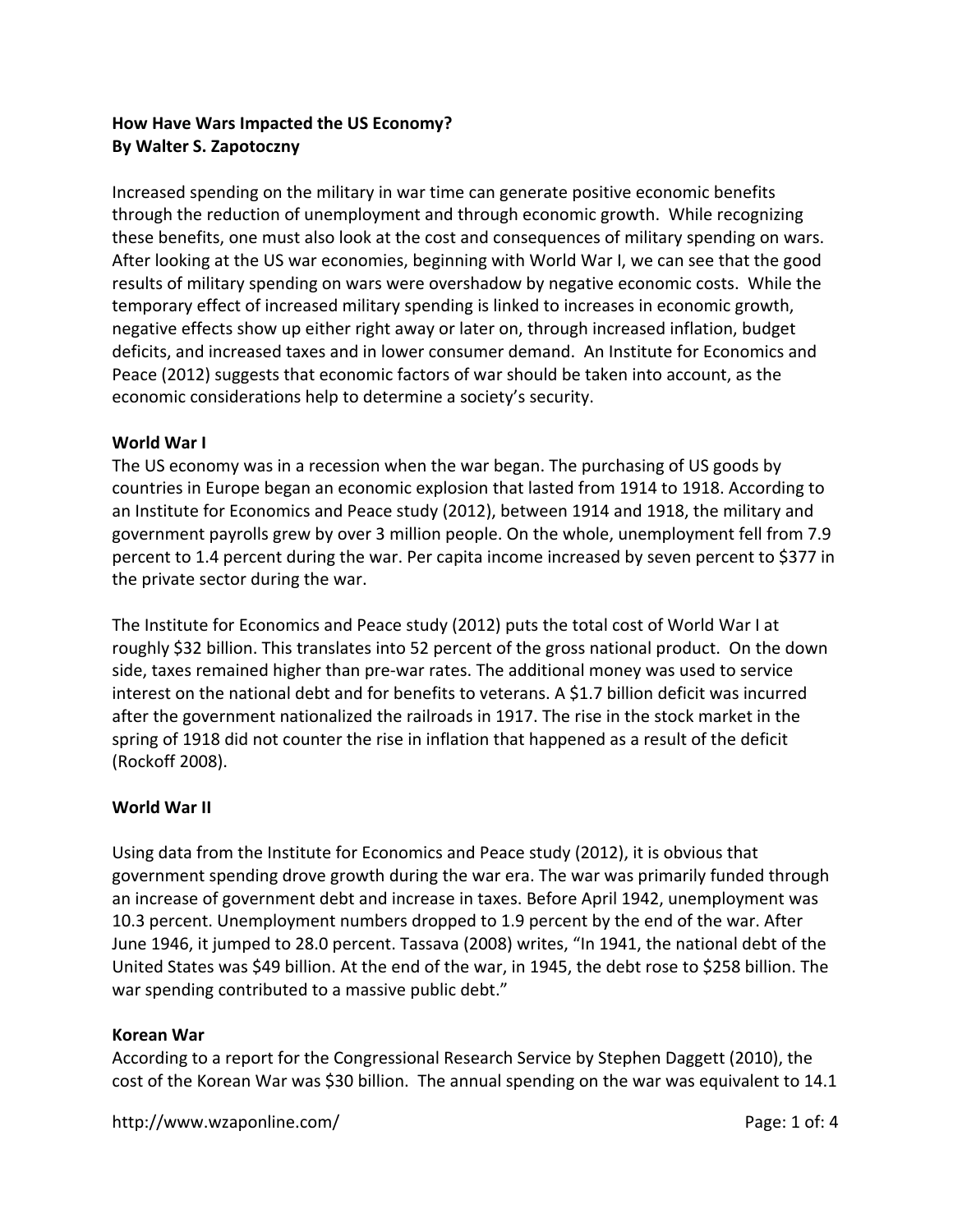percent of GDP during the last year of the war. In order to raise money, the government raised taxes by a 1.3 percent of GDP. More increases of individual and corporate taxes followed in 1951. The deficits produced equaled 6.5 percent of taxes each month during the war period. The Institute for Economics and Peace study (2012) indicates that the economy had GDP growth in excess of 11 percent in 1951 with inflation growing to 5.3 percent in 1951. The per capita personal income grew during the war to \$1,501.00. Price and wage controls were instituted by the government as it tried to lower inflation. There was a short recession in 1954 in spite of continued military spending. As a result, unemployment rate grew to 6 percent.

### **Vietnam War**

Daggett (2010) writes, "The military cost of the war as a percentage of GDP was 9.5 percent in the peak spending year of 1968." The Vietnam War had an enduring economic effect as a result of greater levels of government spending. This spending was backed by increases in taxes. The budget deficit increase was caused by both military and non‐military spending on the war. Additionally, the monetary policy during this period led to increased inflation. Consumer demand was adversely affected by both increasing unemployment and increasing inflation. Government attempts to mitigate inflation with price and wage controls kept investment down through most of the 1970s. During the Vietnam War the national debt increased by \$146 billion to \$23.4 billion. The average per capita income increased to \$7,564 (Daggett (2010).

### **Cold War**

1986 was the peak of military spending. It reached 6.2 percent of GDP. Government efforts at the start of this period were the reduction of inflation. Inflation was reduced by 1983, but at the cost of economic growth. A sharp recession ensued in 1980. By 1983, inflation was under control but unemployment was at 10.8 percent. Unemployment stayed above 10 percent for half of the year. According to Higgs (1994), "The US budget deficit increased from 2.6 percent of GDP in 1981 to 6 percent of GDP in 1983. Subsequently, the United States had budget deficits until 1998. Per capita income had risen to \$15,757."

### **Iraq and Afghanistan Wars**

The Iraq and Afghanistan Wars started after weak economic conditions and the recession of 2001 to 2003 Iraq war was 4.3 percent of GDP in 2008. The US involvement in the Afghanistan war grew slowly. In 2010 the cost of the Afghanistan war was \$297 billion or approximately 2 percent of GDP. Combined wars expenditures, comes to 6.3 percent of GDP (Teslik, 2008). Unlike previous conflicts, debt entirely financed the Iraq and Afghanistan wars. While inflation was low due to weak economic conditions, a large budget deficit loomed. The Iraq and Afghanistan wars will likely cost the US over \$4 trillion dollars. The Institute for Economics and Peace study (2012) determined that the amount of debt incurred to date will have a significant impact on the US economy well into the future. The study suggests that the US economy has suffered immeasurably because of the wars in Iraq and Afghanistan.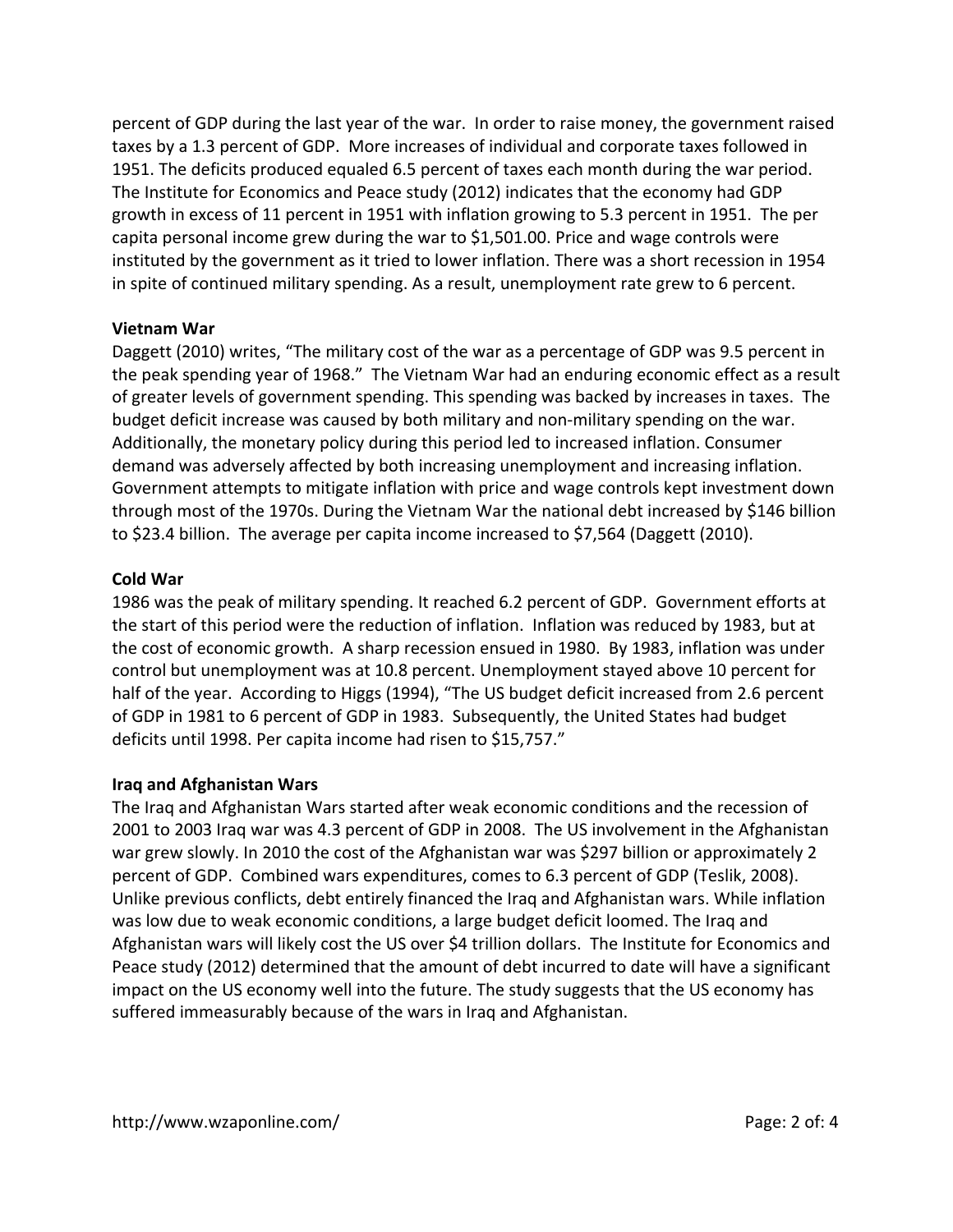### **Conclusion**

Military spending can be an important source of positive growth during slow economic periods. Military spending often leads to the development of new technologies and jobs. Unemployment was ended and confidence was rebuilt during World War II due to the huge spending. Consumer spending and savings declined during this period though. A positive effect of spending was the end of excess capacity and the elevated levels of unemployment. However, examination of the economic components of GDP during World War I and in other war periods examined in the study, indicate that increased military spending had adverse economic effects. The US has funded its wars by debt, taxation or inflation. In each case, taxpayers have either directly or indirectly paid the price. Other negative effects include significant budget deficits, increased taxes and inflation. The overall impact of wars on the US economy, no matter how the war is financed, tends to be negative. While some wars may be necessary to fight, the negative economic of war should be carefully considered by the government. The economic impact of conflict should be an integral component of future war planning.